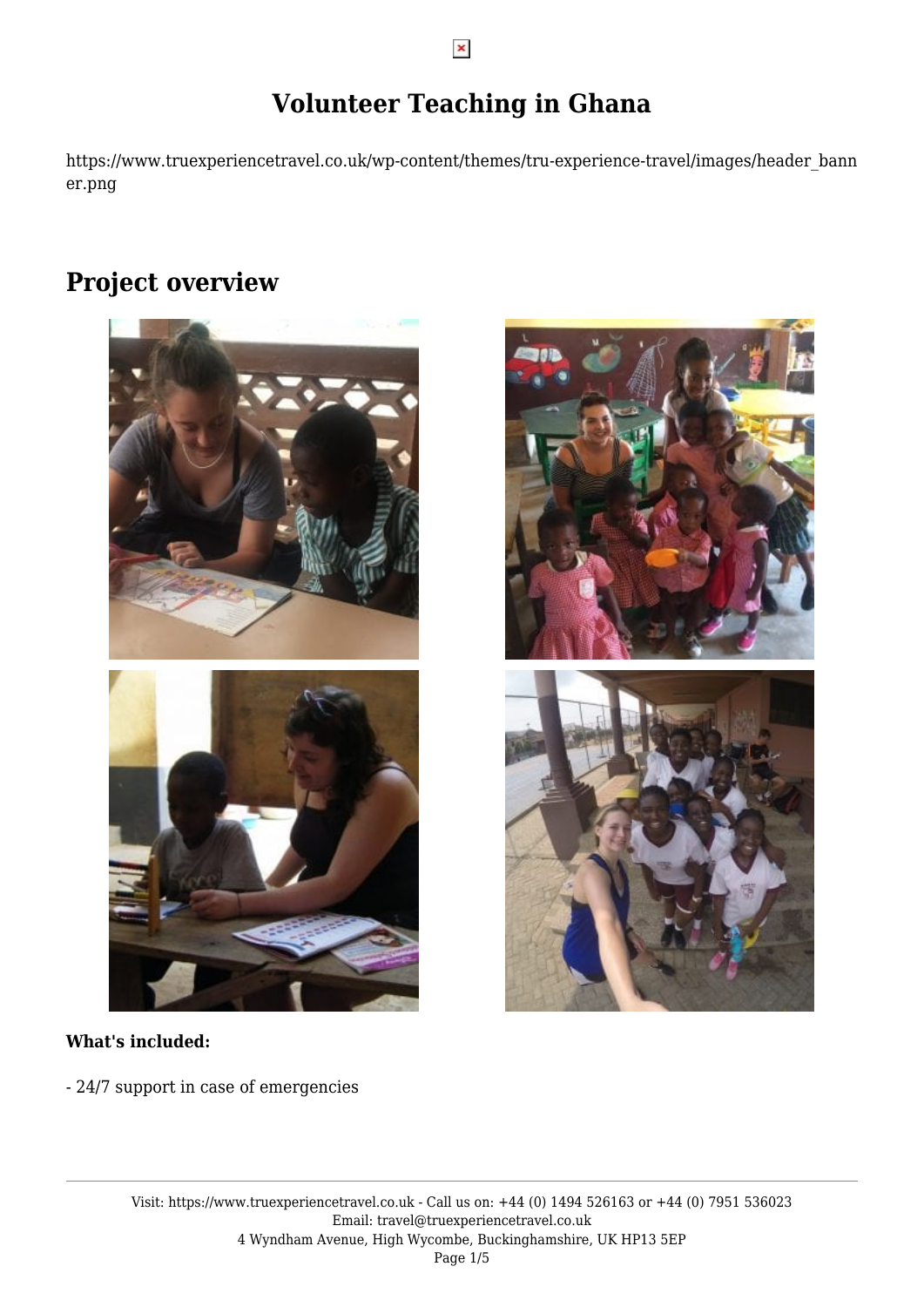## **Volunteer Teaching in Ghana**

https://www.truexperiencetravel.co.uk/wp-content/themes/tru-experience-travel/images/header\_bann er.png

- Accommodation
- Airport Pick up
- English speaking coordinator
- Meals
- Orientation

#### **What's not included:**

- Flights
- Travel insurance
- Vaccination
- Visa

# **Project itinerary**

Working with your volunteer coordinator, you will be given activities for each day at the school. Whilst you will mainly be teaching English, you have a great opportunity to shine, and help your new little friends with any other subjects you feel confident in teaching. Together with local teachers, you can make each day an exciting adventure for the children in your care. *Let your creativity flow!*

### **Mandatory Orientation Day**

On the Monday of your first week at this location, you will join our orientation day to familiarize yourself with the surroundings, as well as local culture. Your program will continue as usual from Tuesday onward throughout the rest of the week.

### **Orientation Day Schedule**

- Introduction meeting, House rules, Setting Expectations,
- Health and Safety Advice and handling of documents.
- Ghanian Do's and Don'ts, Ghanian Culture Lessons and
- Language Lessons.Tour around the local area
- Drive into Accra to visit the museum and craft market,
- Independence Square and Oxford street.
- Visit local shops and amenities.
- Lunch
- Meet some of our academy athletes at our training centre, help with our after school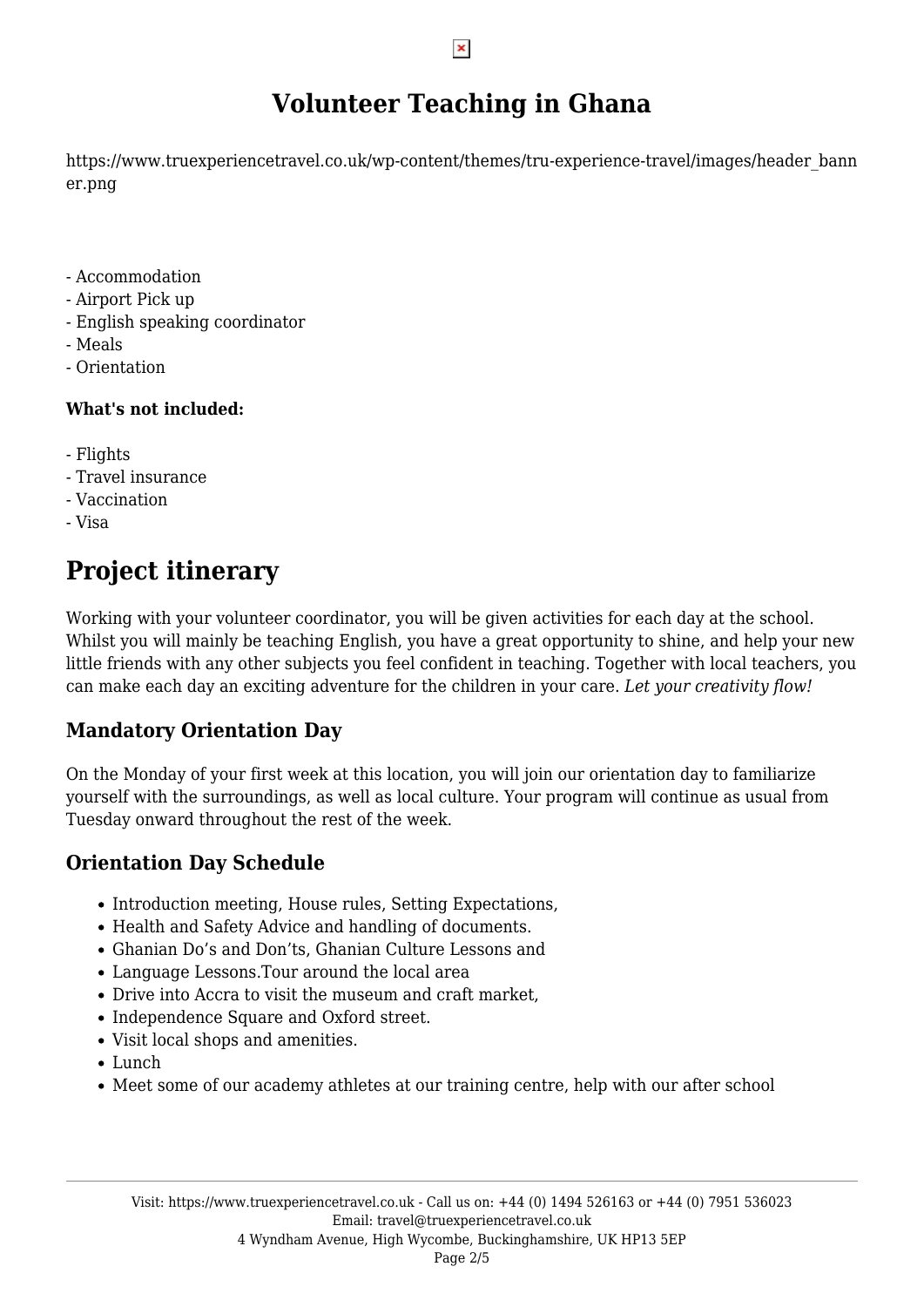## **Volunteer Teaching in Ghana**

https://www.truexperiencetravel.co.uk/wp-content/themes/tru-experience-travel/images/header\_bann er.png

programme or visit the community children we support with our programs.

### **Weekly Schedule**

#### **Monday**

- Breakfast
- Introduction
- Lunch
- Introduction
- Dinner

#### **Tuesday to Friday**

- Breakfast
- Teaching at the school
- Lunch
- Teaching at the school
- Preparation time for the next day
- Dinner

#### **Please note:**

Cost of transport to locations is not included, but will usually be around £1.50 per day.

This schedule can be changed depending on weather conditions and unforeseen circumstances.

### **Evenings and Weekends**

After a day of creative exploits, you can choose to explore the area or head further afield on the weekends. Many of our volunteers enjoy mixing with their new volunteer friends through the week and travel further afield at the weekends!

### **Places to Visit**

Here are some of our favourite destinations in Ghana …

Cape Coast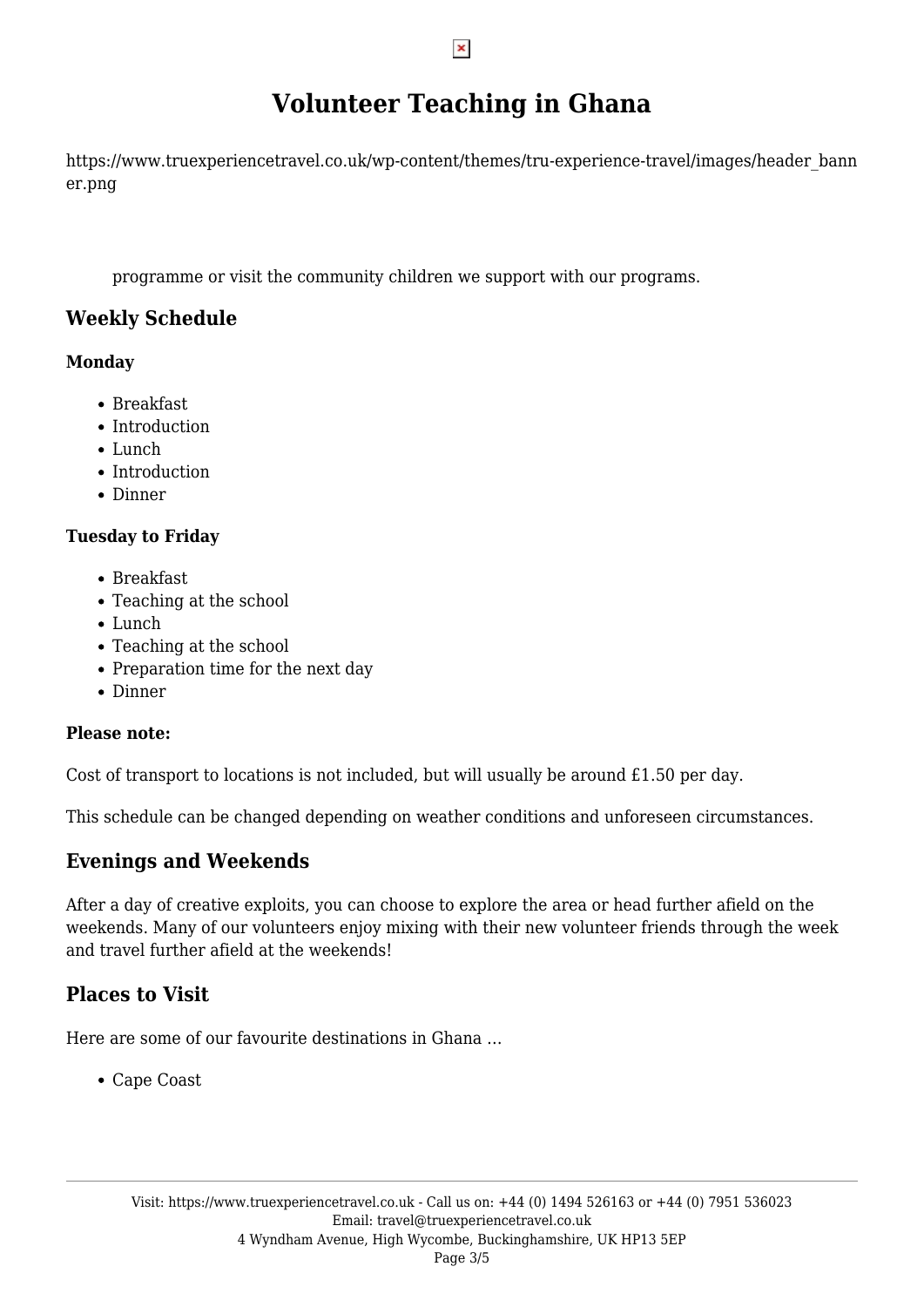## **Volunteer Teaching in Ghana**

https://www.truexperiencetravel.co.uk/wp-content/themes/tru-experience-travel/images/header\_bann er.png

- Lake Volta
- Elmina Castle
- Manhyia Palace
- National Museum of Ghana
- Kwame Nkrumah National Park
- Accra Mall
- Bojo Beach
- Aburi Botanical Gardens